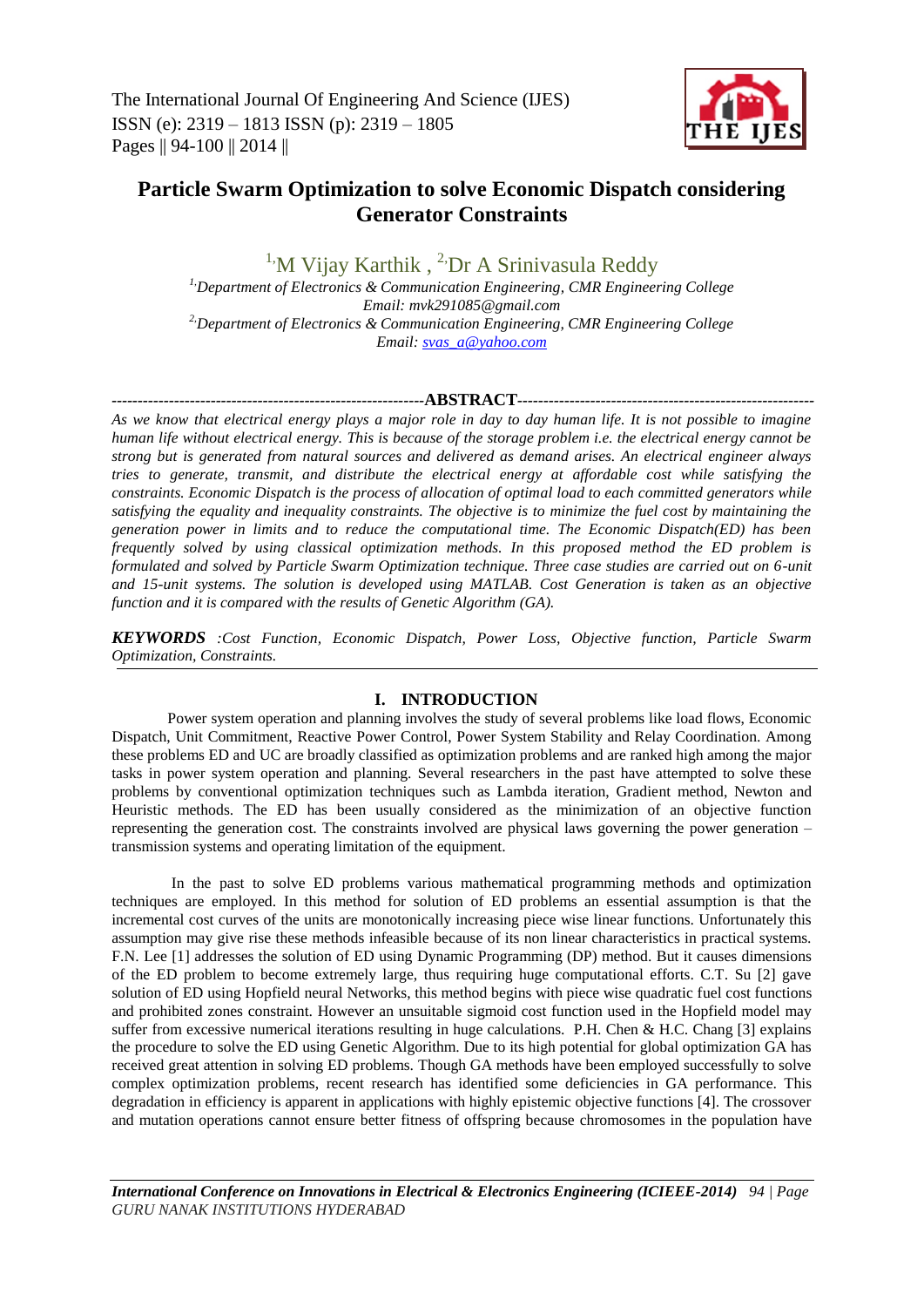similar structures and their average fitness is high toward the end of the evolutionary process [5],[6]. Moreover the premature convergence of GA degrades its performance and reduces its search capability that leads to a higher probability toward obtaining a local optimum [7].

### **II. ECONOMIC OPERATION OF POWER SYSTEM**

The ED formulation has a single objective function. The common objective functions are minimum cost of operation, minimum power transmission losses, minimum power transmission losses and minimum deviation from the specified point. The most common objective function to be minimized is the cost of operation, which will be our objective function as well. The objective function usually depends on variables with direct cost (power generation) and variables without direct cost (voltage magnitude). The minimum cost of generation objective function is a sum of the costs of the generators participating in the dispatch. A number of algorithms analysis programs and simulation software are available to the operators to aid their decision making process and make power system operations more economic and reliable. Depending on the relative accuracy and computational burden, these programs are used in dispatch or pre-dispatch stages. Various methods used early:

**Base load method:** where the next most efficient unit is loaded to its maximum capability, then the second most efficient unit is loaded and so on.

**Best point loading:** where units are successively loaded to their lowest heat rate point, beginning with the most efficient unit and working down to the least unit.

### **III. ECONOMIC DISPATCH**

Economic Dispatch is the process of allocating generation levels to the generating units in mix, so that system load is supplied entirely and most economically. It is one of the important optimization problems in power system operation. The problem is a multimodal, discontinuous and highly non-linear problem due to the valve point loading, ramp limits and prohibited operating zones. Fuel cost function of generating unit is generally represented by a quadratic in terms of output power. But input and output characteristics of modern generating units are highly non-linear because of value point loading. Further they may generate multiple local minimum points in the fuel cost function. The economic dispatch problem with valve point loading is represented as a non smooth optimization problem with equality and inequality constraints, classical dispatch algorithms require these characteristics be approximated. Each generating unit consumes fuel at a specific rate in million of Btu per hour (M Btu/hr) to generate power in million of watt (MW). This rate characteristic of generating unit can be plotted as an input-output or heat power curve.



Fig1. A typical input-output curve of generating unit. Fig2. Incremental fuel cost v/s output power of generating unit. The contract of the contract of the contract of the contract of the contract of the contract of the contract of the contract of the contract of the contract of the contract of the contract of the contract of the cont

### **IV. PROBLEM FORMULATION**

The ED problem is a non-linear programming optimization problem. Main objective of this problem is to minimize the total fuel cost at thermal plants subjected to the operating constraints of power system. Considering fuel cost function as a quadratic function of real power generation, the ED problem can be formulated as follows:<br>  $F_i(P_i) = \alpha_i + \beta_i P_i + \gamma_i P_i^2 \dots \$ / hr$  (1) formulated as follows: .....\$ / *i i i i <sup>i</sup>*

$$
\boldsymbol{F}_i(\boldsymbol{P}_i) = \boldsymbol{\alpha}_i + \boldsymbol{\beta}_i \boldsymbol{P}_i + \boldsymbol{\gamma}_i \boldsymbol{P}_i^2 \cdot \cdots \cdot \boldsymbol{\beta}/hr \qquad (1)
$$

 It may be noted that in online operation of generating unit, the objective function of the ED problem has nondifferential points due to valve point loading. Therefore, the objective function is composed of a set of nonsmooth fuel cost functions. The fuel cost function of generating unit with valve point loading is given as: It may be noted that in online operation of generating<br>differential points due to valve point loading. Therefore<br>smooth fuel cost functions. The fuel cost function of ger<br> $F_i(P_i) = \alpha_i + \beta_i P_i + \gamma_i P_i^2 + |l_i \sin[f_i(P_i^{\min} - P_i)]... \$ 

# (2)

The objective function is

*International Conference on Innovations in Electrical & Electronics Engineering (ICIEEE-2014) 95 | Page GURU NANAK INSTITUTIONS HYDERABAD*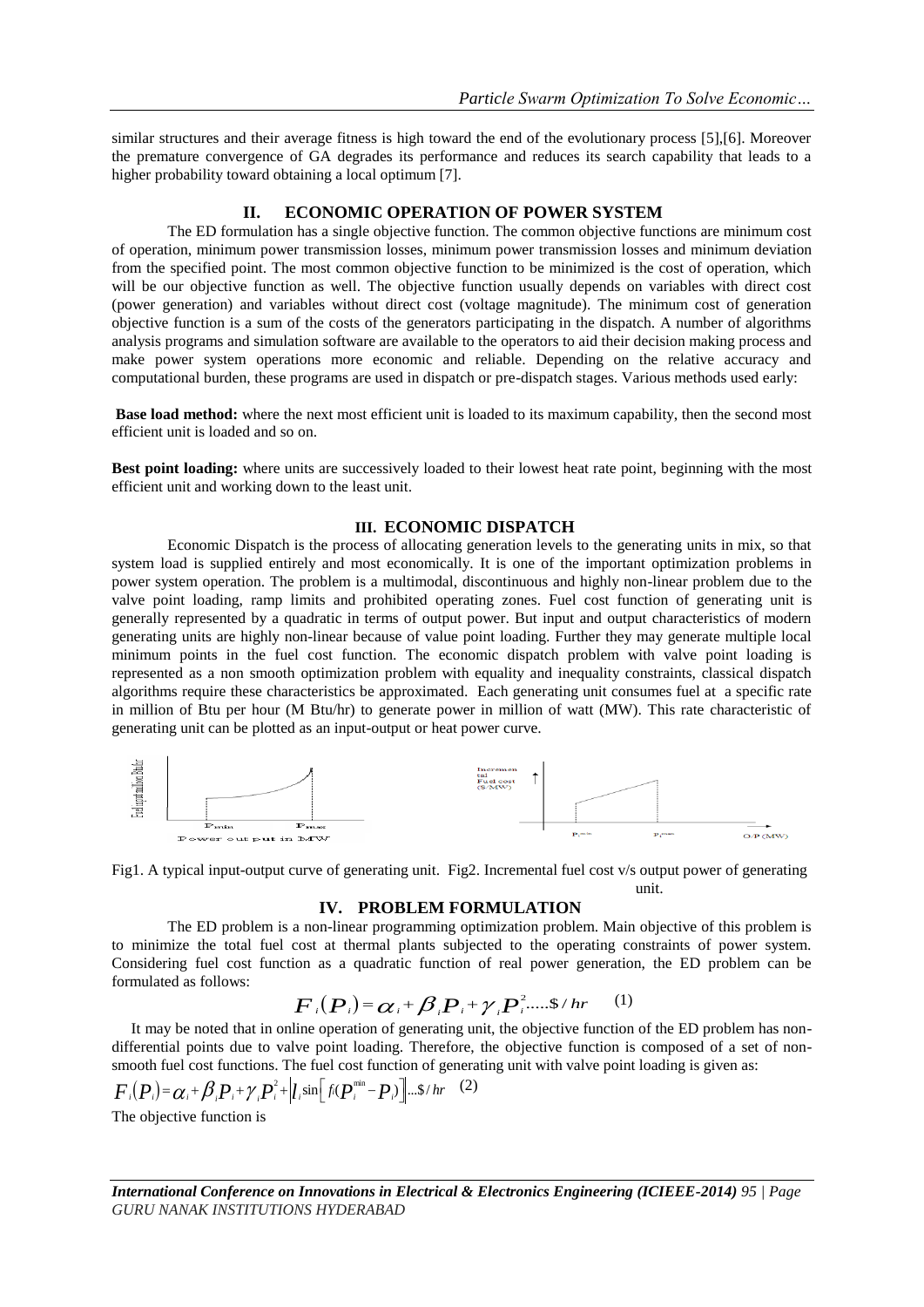$$
\min F_T = \sum_{i=1}^{n_s} F_i(P_i) \tag{3}
$$

**Objective Function:** Main objective of the economic dispatch problem is to determine the optimal schedule of online generating units so as to meet the power demand at minimum operating cost under various system and operating constraints. The individual costs of each generating unit are assumed to be function only of active power generation and are represented by quadratic curves of second order. The objective function is given in equation (4).

equation (4).  
\n
$$
\min \boldsymbol{F}_r = \sum_{i=1}^{n_s} \boldsymbol{F}_i(\boldsymbol{P}_i) = \boldsymbol{\alpha}_i + \boldsymbol{\beta}_i \boldsymbol{P}_i + \boldsymbol{\gamma}_i \boldsymbol{P}_i^2 \dots \boldsymbol{\beta}_i / hr
$$
\n(4)

**Constraints:** The set of constraints can be divided into equality constraints and inequality constraints.

Equality Constraints: While minimizing cost function, it's necessary to make sure that the generation still supplies load demand plus losses in transmission lines. Usually power flow equations are used as equality constraints.

 $Pi - PD - PL = 0$ ;  $PL = Active Load$ 

 $Qi - QD - QL = Ni = 0$ :  $QL =$  Reactive Load

Where Pi, Qi are real and reactive powers at scheduled generation.

PD, QD are real and reactive powers at respective load demands.  
\nMi, Ni are power residuals.  
\n
$$
P_L = P_P = |V_P| \sum_{i=1}^n |Y_{pq}| |V_q| \cos(\delta_q - \delta_p + \theta_{pq})
$$
\n(5)  
\n
$$
Q_L = Q_P = -|V_P| \sum_{i=1}^n |Y_{pq}| |V_q| \sin(\delta_q - \delta_p + \theta_{pq})
$$
\n(6)

Inequality Constraints: These constraints arise due to physical and operational limitations of respective units and components.

**a) Generator Constraints:** The KVA loading on a generator is given by  $(P_i^2 + Q_i^2)^{1/2}$  and this should not exceed a pre specified value Ci because of the temperature rise condition i.e:<br> $P_i^2 + Q_i^2 \le C_i^2$  (7)

$$
Q_i^2 \le C_i^2 \tag{7}
$$

If output power of a generator for optimum operation of the system is less than a pre specified value  $Pi^{min}$  the unit is not put on the bus bar because it is not possible to generate that low value of power from that unit. Hence the generator powers Pi cannot be outside the range stated by inequality i.e:

 $\leq$  Pi  $\leq$   $P_i^{max}$  (8)  $Q_i^{min} \leq Q_i \leq Q_i^{max}$  (9) **i) Ramp rate limits:** The operational decision at the present hour may affect the operational decision at later hour due to ramp rate limits. Inequality constraints due to ramp rate limits of generating units are given as:

1. When generation increases

$$
P_i - P_i^o \leq UR_i
$$
 (10)  
When generation decreases  

$$
P_i^o - P_i \leq DR_i
$$
 (11)

When generalization decreases

\n
$$
P_i^0 - P_i \leq DR_i
$$
\n(11)

\nFinally the generator constraints are modified as:

\n
$$
\max(P_i^{\min}, P_i^0 - DR_i) \leq P_i \leq \min(P_i^{\max}, P_i^0 + UR_i)
$$
\n(12)

\n**ii) Probibited operating zones:** 
$$
P_i^{\min} - P_i^{\min} \leq P_i \leq \min(P_i^{\max}, P_i^0 + UR_i)
$$
\n(13)

bearing caused by steam valve or due to the associated auxiliary equipment such as boiler and feed pumps. The best economy is achieved by avoiding operation of generating units in these areas.

**b) Voltage constraints:** It is essential that the voltage magnitudes and phase angles at various nodes should vary within certain limits. The normal operating angle of transmission line lies between 30 to 45 degrees for transient stability reasons.

### **V. PARTICLE SWARM OPTIMIZATON**

Particle Swarm Optimization (PSO) is a population based stochastic algorithm for solving various problems. It is a kind of swarm intelligence that is based on social psychological principles and provides insight into social behavior. In PSO, the potential solutions called particles fly through the problem space by following current optimum particles. The swarm is typically modeled by particles in multi dimensional space that have a position and velocity. Each particle represents a candidate solution to the problem and particles change their

*International Conference on Innovations in Electrical & Electronics Engineering (ICIEEE-2014) 96 | Page GURU NANAK INSTITUTIONS HYDERABAD*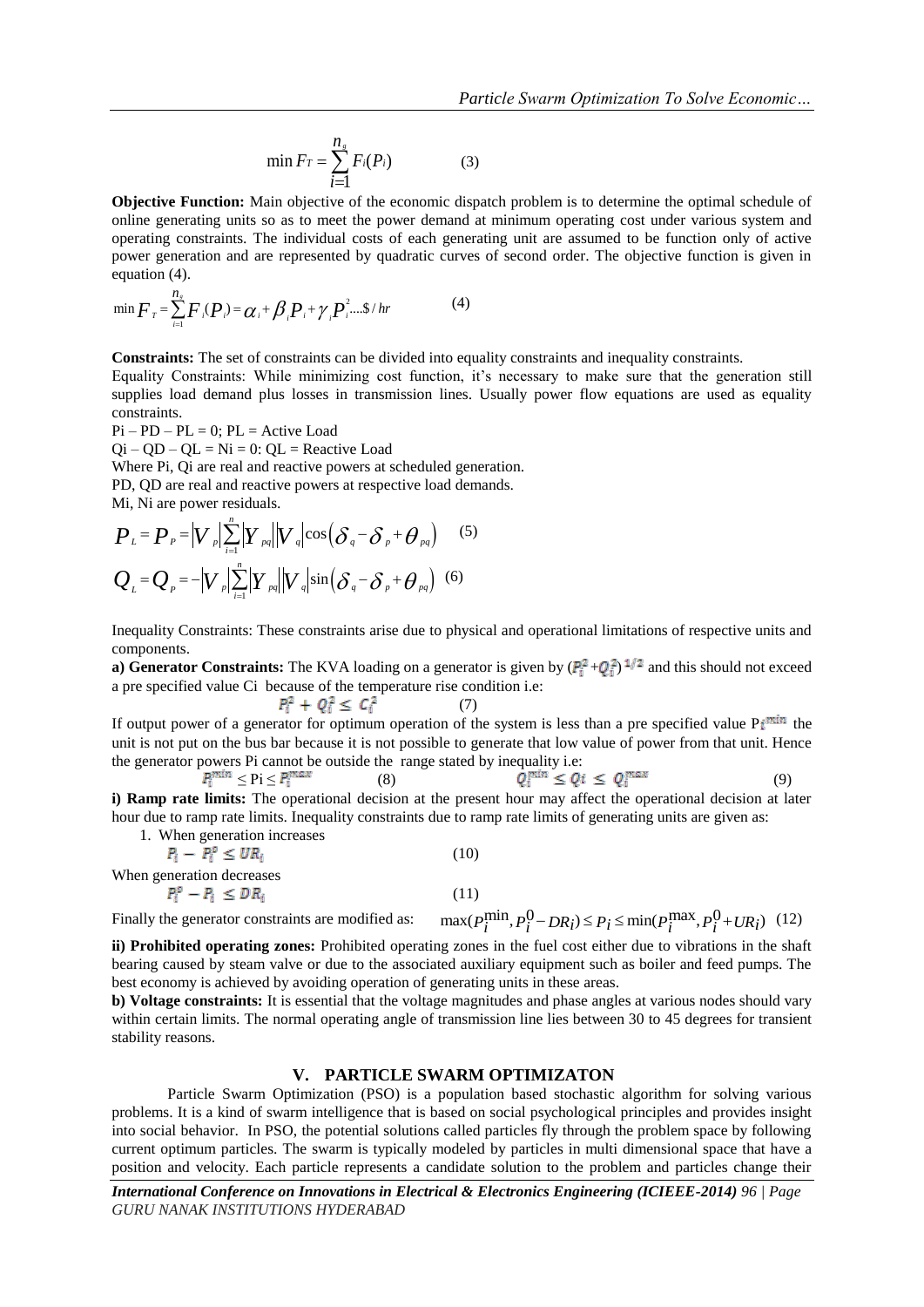positions by flying around in a multi dimensional search space until computational limitations are exceeded. During the flight each particle adjusts its position according to its own experience and the neighboring particles, making use of the best position encountered by it and its neighbors. In a minimization optimization problem valve is become best particle. Members of a swarm communicate good positions to each other and adjust their own position and velocity based on these good positions.Velocity of a particle is influenced by three components, namely inertial, cognitive and social. The inertial component simulates the inertial behavior of the bird to fly in the previous direction. The cognitive component models the memory of the bud about its previous best position and the social component models the memory of the bird about the best position among the particles (interaction inside the swarm). The particles move around the multi dimensional search until they find the food (optimal solution).

### **VI. ALGORITHM OF PSO FOR SOLVING ECONOMIC DISPATCH PROBLEM**



Fig3: Flowchart of PSO for ED problem.

**VII. RESULTS**

**15 unit system:** The system contains 15 thermal units. The load demand of the system is 2630MW.



*International Conference on Innovations in Electrical & Electronics Engineering (ICIEEE-2014) 97 | Page GURU NANAK INSTITUTIONS HYDERABAD*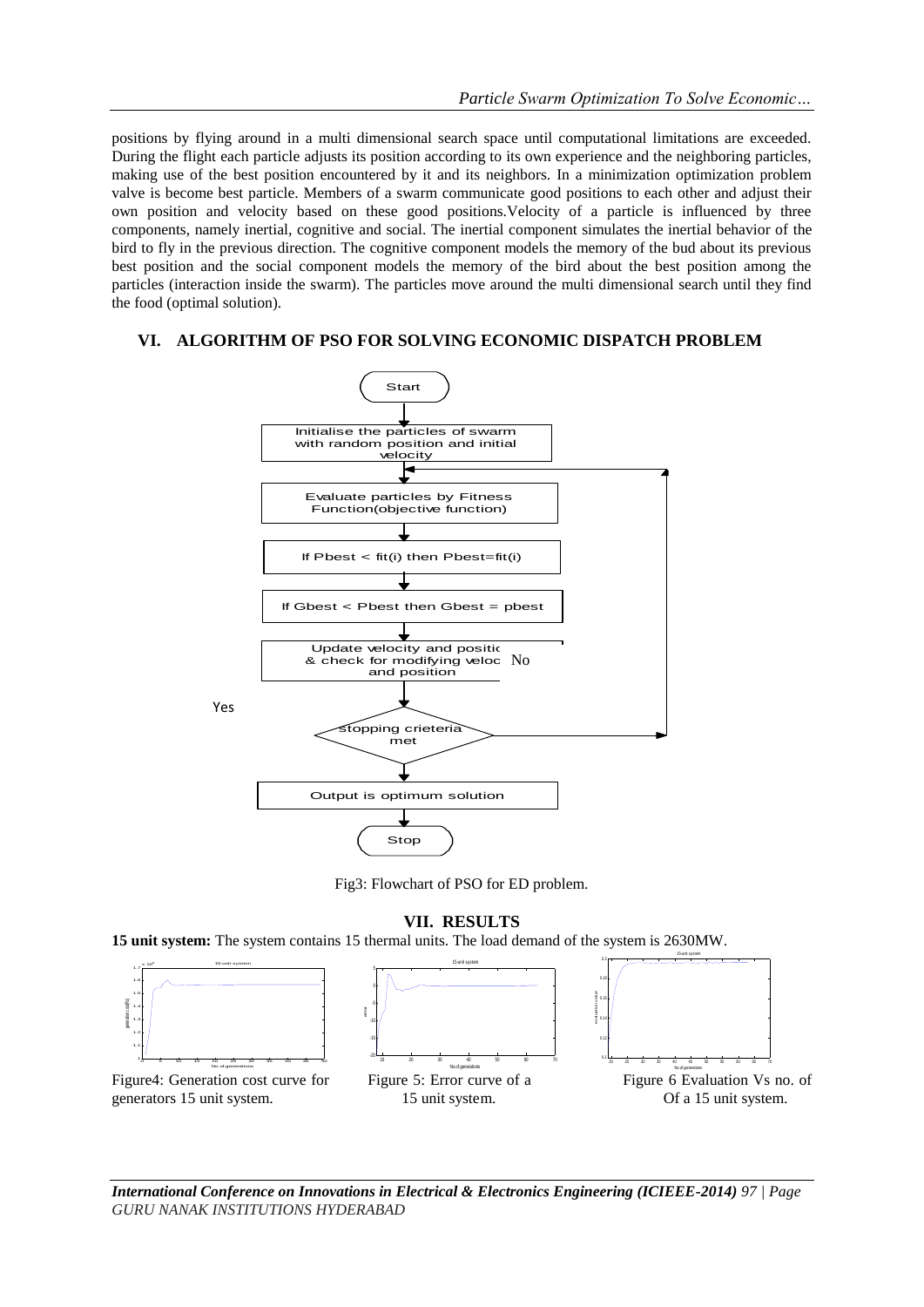





Figure 7: Generation cost curve for Figure 8: Computation timecurve 15 unit system for 50 trials

**6-unit system:** The system contains 6 thermal units. The load demand of system is 1263MW.

6-unit system







No.of generations Figure 9: Generation cost curve Figure 10: Error curve of 6-unit system. Figure 11: Evaluation value Vs no. of 6-unit system. generations for 6-unit system.



Figure12: Generation cost curve of a 6-unit system Figure 13: Computation curve of 6-unit



system.

| <b>PARAMETER</b>                        | WITH<br><b>PSO</b> | <b>WITH GA</b> |  |
|-----------------------------------------|--------------------|----------------|--|
| <b>Total Generation Cost</b><br>(Rs/hr) | 15,69,945          | 15,89,424      |  |
| <b>Total Power losses (MW)</b>          | 29.3761            | 38.2782        |  |
| <b>Execution Time (sec)</b>             | 4.982              | 9.186          |  |

| Uni<br>t       | $\bm{P}_i^\text{min}$ | max | $\alpha_i^{(\$)}$ | $\beta$ (\$ / MW | $\gamma$ (\$ $\gamma$ MW <sup>2</sup> ) |
|----------------|-----------------------|-----|-------------------|------------------|-----------------------------------------|
| 1              | 150                   | 455 | 671               | 10.1             | 0.000299                                |
| $\mathfrak{2}$ | 150                   | 455 | 574               | 10.2             | 0.000183                                |
| 3              | 20                    | 130 | 374               | 8.8              | 0.001126                                |
| $\overline{4}$ | 20                    | 130 | 374               | 8.8              | 0.001126                                |
| 5              | 150                   | 470 | 461               | 10.4             | 0.000205                                |
| 6              | 135                   | 460 | 630               | 10.1             | 0.000301                                |
| 7              | 135                   | 465 | 548               | 9.8              | 0.000364                                |
| 8              | 60                    | 300 | 227               | 11.2             | 0.000338                                |
| 9              | 25                    | 162 | 173               | 11.2             | 0.000807                                |
| 10             | 25                    | 160 | 175               | 10.7             | 0.001203                                |
| 11             | 20                    | 80  | 186               | 10.2             | 0.003586                                |
| 12             | 20                    | 80  | 230               | 9.9              | 0.005513                                |
| 13             | 25                    | 85  | 225               | 13.1             | 0.000371                                |
| 14             | 15                    | 55  | 309               | 12.1             | 0.001929                                |
| 15             | 15                    | 55  | 323               | 12.4             | 0.004447                                |

Table 1: Total Generation cost and execution

Table 2: Total generation cost, power losses and execution time for 15-unit system.

*International Conference on Innovations in Electrical & Electronics Engineering (ICIEEE-2014) 98 | Page GURU NANAK INSTITUTIONS HYDERABAD*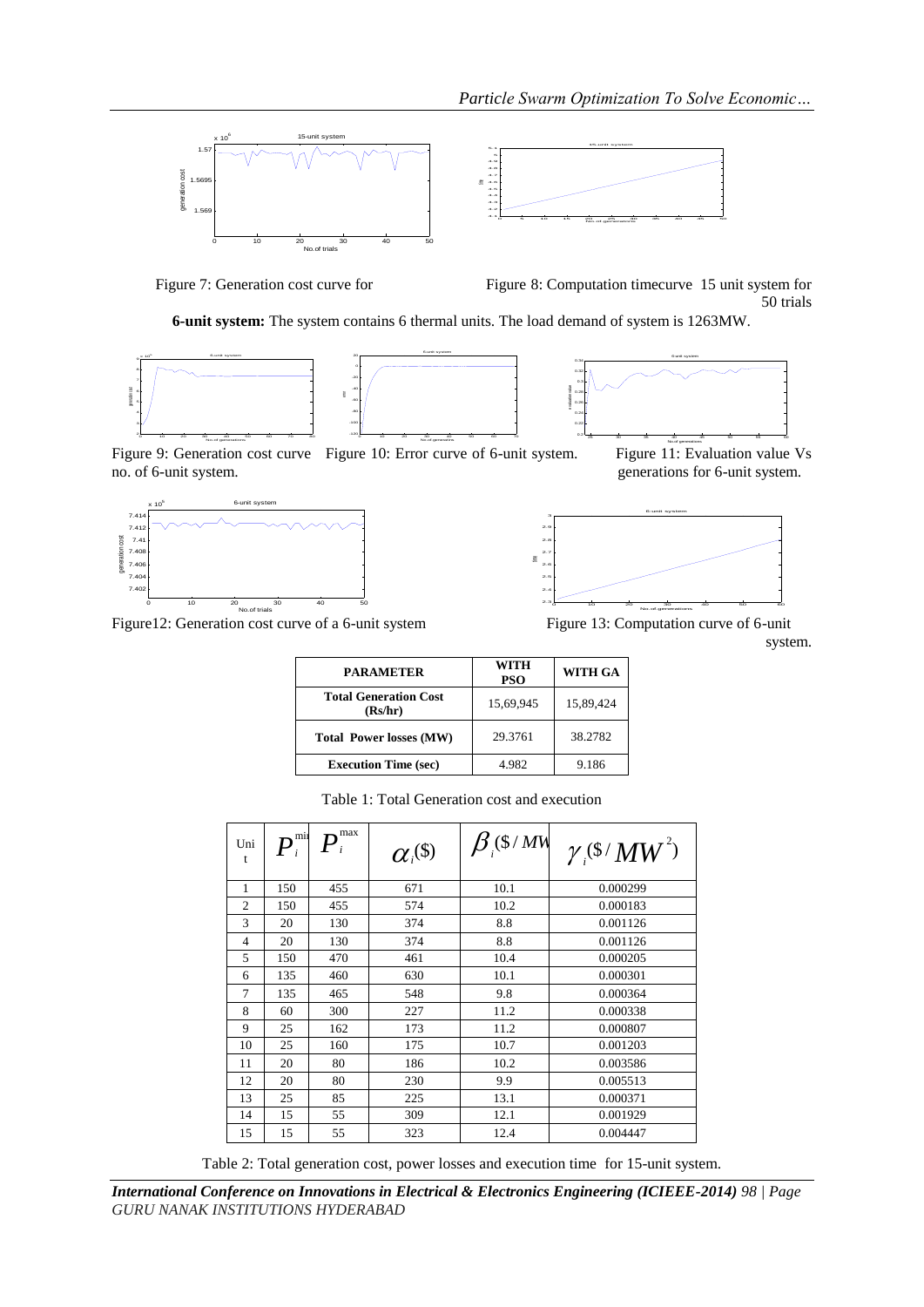| Unit power output | WITH PSO | <b>WITH GA</b> |
|-------------------|----------|----------------|
| P1(MW)            | 455,0000 | 415.3108       |
| P2(MW)            | 380,0000 | 359.7206       |
| P3(MW)            | 130.0000 | 104.4250       |
| P4(MW)            | 130,0000 | 74.9853        |
| P5(MW)            | 170,0000 | 380.2844       |
| P6(MW)            | 460.0000 | 426.7902       |
| P7(MW)            | 430.0000 | 341.3164       |
| P8(MW)            | 60.0000  | 124.7867       |
| P9(MW)            | 56.1657  | 133.1445       |
| P10(MW)           | 160,0000 | 89.2567        |
| P11(MW)           | 80.0000  | 60.0572        |
| P12(MW)           | 80.0000  | 49.9998        |
| <b>P13(MW)</b>    | 25.0000  | 38.7713        |
| <b>P14(MW)</b>    | 15.0000  | 41.9425        |
| P15(MW)           | 27.8125  | 22.6445        |
| Total(MW)         | 2659.3   | 2668.4         |

## *Particle Swarm Optimization To Solve Economic…*

Table 3 Total generator power and generated powers of each unit of 15-unit system

| Met<br>hod | Generation cost (Rs) |           |                   | <b>Evaluation Value</b> |        |            | Avg<br><b>CPU</b> |
|------------|----------------------|-----------|-------------------|-------------------------|--------|------------|-------------------|
|            | Max                  | Min       | Avg               | Max                     | Min    | Avg        | time              |
|            |                      |           |                   |                         |        |            | (sec)             |
| <b>PSO</b> | 15,70,075            | 15,69,683 | 15,6<br>9,91<br>5 | 0.1964                  | 0.1932 | 0.192<br>8 | 4.982             |
| <b>GA</b>  | 16,00,176            | 15,89,424 | 15,9<br>4,94<br>4 | 0.4738                  | 0.4089 | 0.432<br>5 | 9.856             |

Table 4: Results of PSO running after 50 trials for 15

unit system.

| <b>PARAMETER</b>                        | WITH<br><b>PSO</b> | <b>WITH GA</b> |  |
|-----------------------------------------|--------------------|----------------|--|
| <b>Total Generation Cost</b><br>(Rs/hr) | 7,41,267           | 7,42,032       |  |
| <b>Total Power losses (MW)</b>          | 12.449             | 13.0217        |  |
| <b>Execution Time (sec)</b>             | 2.806              | 5.325          |  |

Table 5: Total generated power and individual generated powers of each unit in 6-unit system

| Unit | $\boldsymbol{P}_{\scriptscriptstyle{i}}^{\scriptscriptstyle{\text{min}}}$ | $\mathbf{m}$ max | $\alpha_i^{(\$)}$ | $\beta$ (\$ / MW) | $\gamma$ (\$ $/MW^2$ |
|------|---------------------------------------------------------------------------|------------------|-------------------|-------------------|----------------------|
|      | 100                                                                       | 500              | 240               | 7.0               | 0.0070               |
|      | 50                                                                        | 200              | 200               | 10.0              | 0.0095               |
| 3    | 80                                                                        | 300              | 220               | 8.5               | 0.0090               |
| 4    | 50                                                                        | 150              | 200               | 11.0              | 0.0090               |
|      | 50                                                                        | 200              | 220               | 10.5              | 0.0080               |
| 6    | 50                                                                        | 120              | 190               | 12.0              | 0.0075               |

Table 6: Generator power limits and cost parameters 6-unit system.